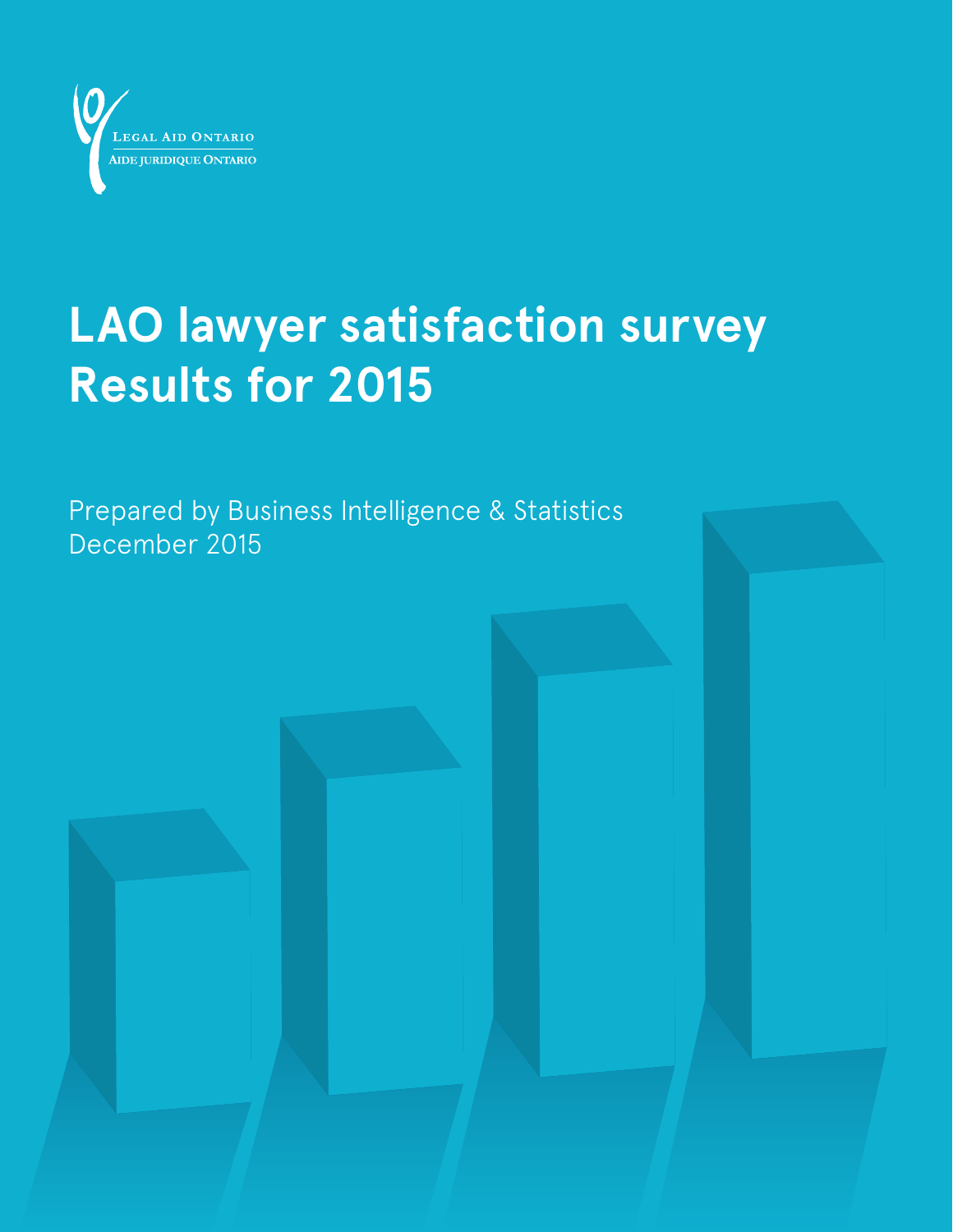## Background and methodology

- Legal Aid Ontario conducts this survey annually to:
	- o assess lawyers' satisfaction with LAO services and with their relationship with LAO
	- o obtain information which will help guide LAO's efforts to improve lawyer satisfaction
- Population of lawyers targeted for survey (those who had been paid by certificate or for duty counsel work in the last 12 months): 3,453
- Field period: October 5 to 23, 2015
- Survey mode: on-line
- Total responses: over 900
- Response rate: over 27 per cent
- The methodology accounted for non-responses

### Highlights

- Overall satisfaction was rated positively by 57 per cent of respondents and neutrally by 24 per cent of respondents
- The percentage of lawyers who view LAO positively in all areas surveyed increased in 2015, compared to last year
- Satisfaction with online services remains unchanged
- Most lawyers have a positive opinion about working with LAO in all areas but billing
	- o Only 37 per cent of lawyers view the billing and payment process positively

| Areas rated most positively                                                                                                                                                                                                           | Areas rated least positively                                                                                       |
|---------------------------------------------------------------------------------------------------------------------------------------------------------------------------------------------------------------------------------------|--------------------------------------------------------------------------------------------------------------------|
| All staff services<br>On-line services (accessibility of service,<br>$\bullet$<br>quality of services)<br>French services (availability of service,<br>$\bullet$<br>quality of service)<br>Pride in doing legal aid work<br>$\bullet$ | Billing and payment (billing process,<br>$\bullet$<br>fairness)<br>Training (policies and procedures)<br>$\bullet$ |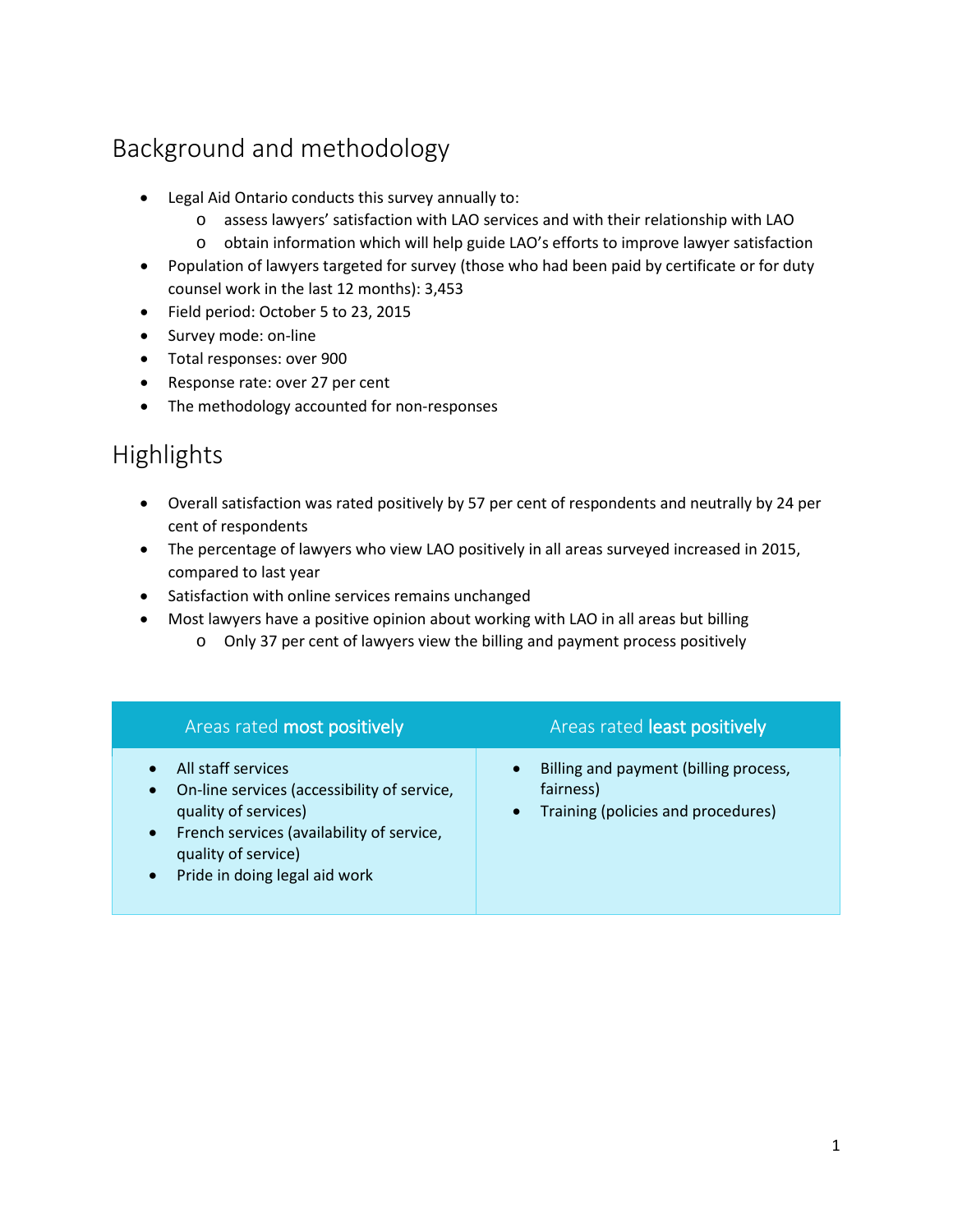## Overall satisfaction with LAO



More than 57 per cent of respondents expressed a positive opinion about LAO, compared to only 45.8 per cent in 2014.



### Billing satisfaction with LAO

A higher percentage of respondents expressed a positive opinion about LAO's billing and payment processes compared to 2014. This remains the lowest-rated area among the major survey categories.